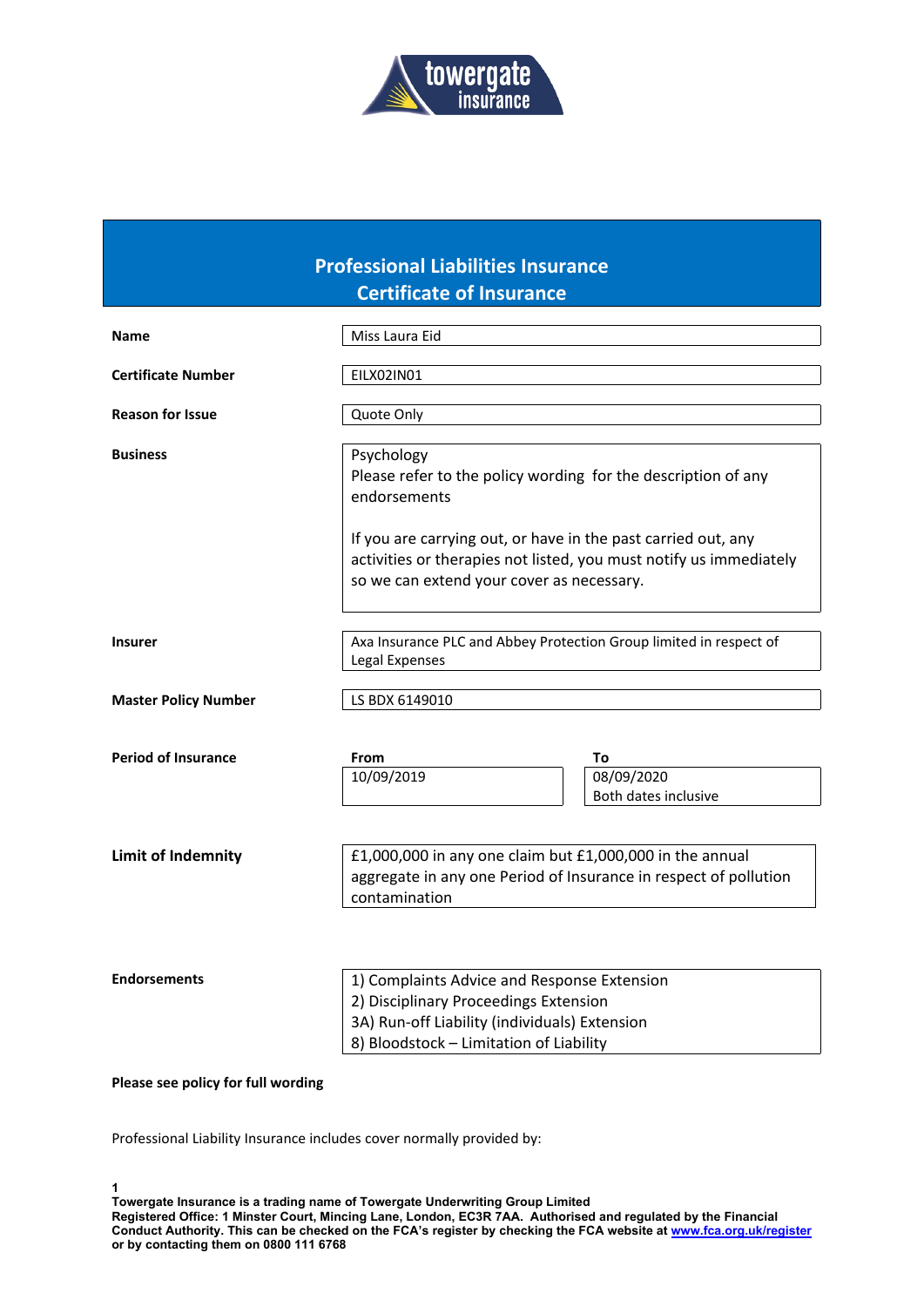

**Public Liability** – your liability for death of, or injury to, third parties or the loss of, or damage to, their property;

**Professional Indemnity –** the risk of being sued for an error in your professional activities;

**Product Liability –** your liability for injury, loss or damage caused by products supplied, or by errors in products supplied;

**Libel & Slander –** your liability for allegations that you have libelled or slandered someone else in good faith.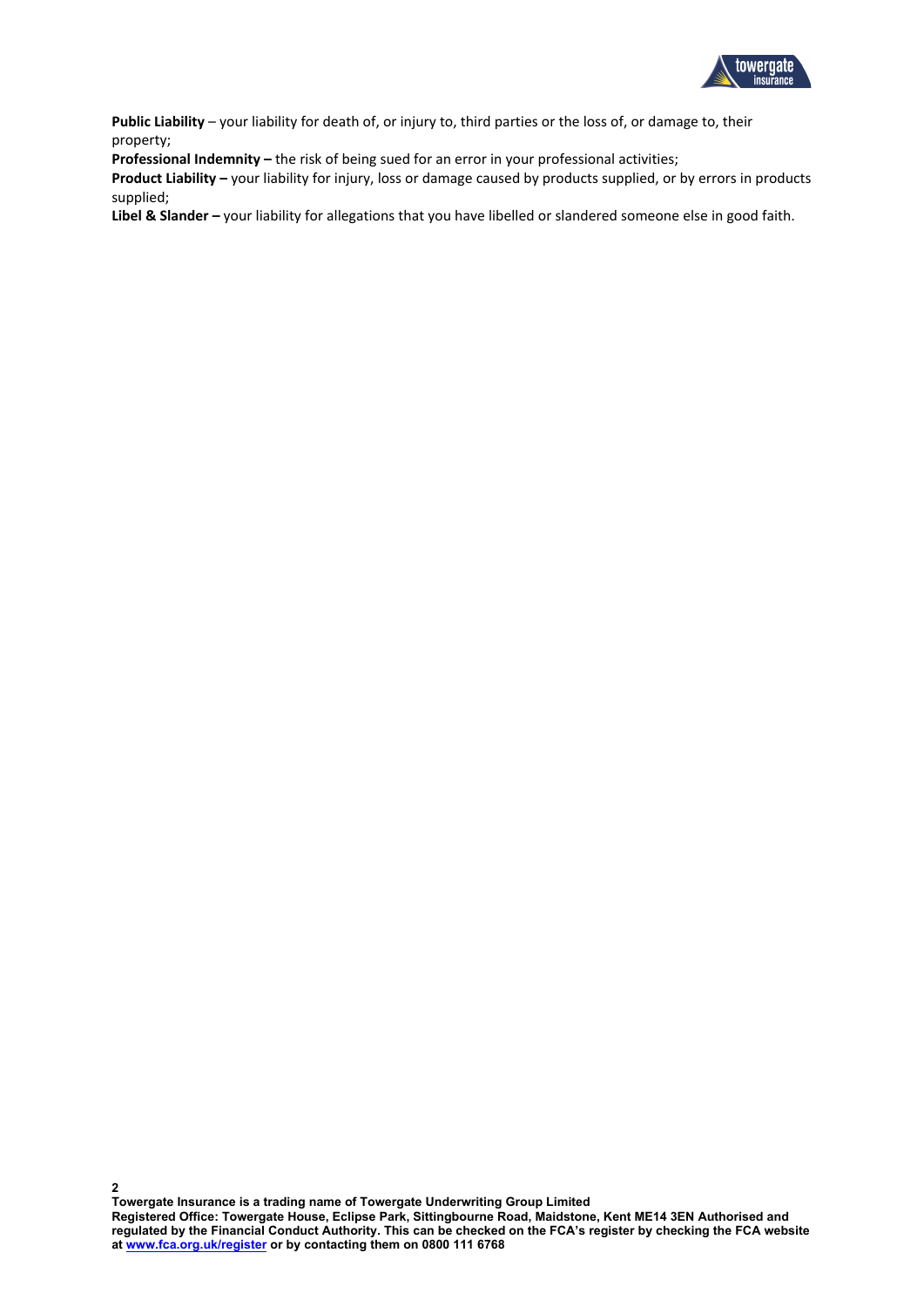

**This certificate forms part of and attached to the policy wording. Both Documents must be read together**

**Non Standard Endorsement(s)**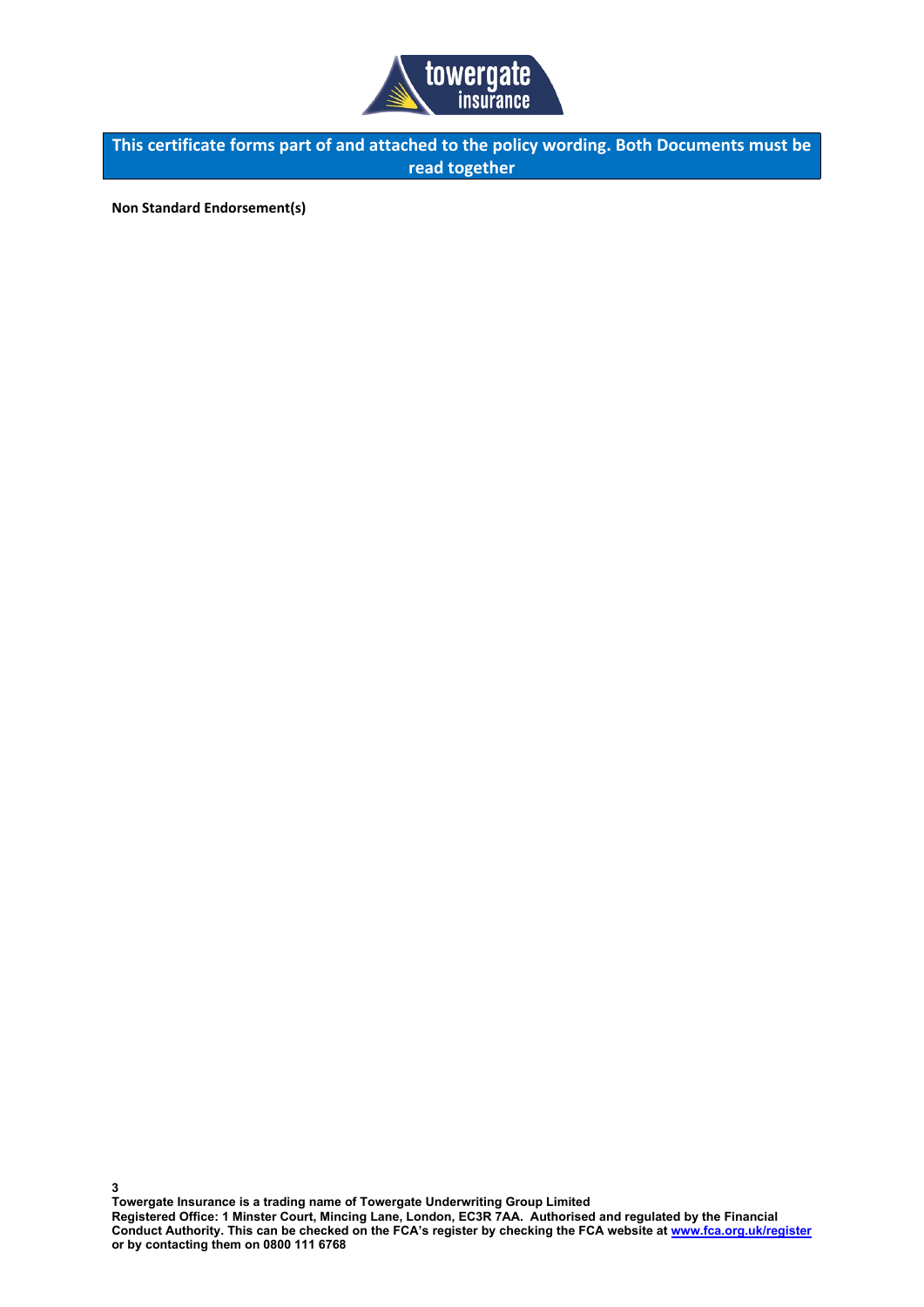

## **Legal Expenses**

| Policy number                                                          | UMRB6027APG2016001                                                                                                                                                                                                                                                                                                      |                                                         |                                                                   |  |
|------------------------------------------------------------------------|-------------------------------------------------------------------------------------------------------------------------------------------------------------------------------------------------------------------------------------------------------------------------------------------------------------------------|---------------------------------------------------------|-------------------------------------------------------------------|--|
| Token code                                                             | FBShNpez                                                                                                                                                                                                                                                                                                                |                                                         |                                                                   |  |
| <b>Your Sections of cover</b>                                          | The most that We<br>will pay Any One<br><b>Claim</b>                                                                                                                                                                                                                                                                    | 1. Excess for Our<br>choice of<br><b>Representative</b> | 2. Excess if You are<br>able to choose Your<br>own Representative |  |
| <b>Fitness to Practice</b>                                             | £250,000                                                                                                                                                                                                                                                                                                                | £0                                                      | £1,000                                                            |  |
| (Pre-hearing Representation)                                           | £250,000                                                                                                                                                                                                                                                                                                                | £0                                                      | Not Applicable                                                    |  |
| <b>Criminal Defence</b>                                                | £250,000                                                                                                                                                                                                                                                                                                                | £0                                                      | £1,000                                                            |  |
| Coroners Inquest                                                       | £250,000                                                                                                                                                                                                                                                                                                                | £0                                                      | £1,000                                                            |  |
| <b>Employment Disputes</b>                                             | £250,000                                                                                                                                                                                                                                                                                                                | £0                                                      | Not applicable                                                    |  |
| <b>Employment Compensation Awards</b>                                  | £250,000                                                                                                                                                                                                                                                                                                                | £0                                                      | Not applicable                                                    |  |
| <b>Property Disputes</b>                                               | £250,000                                                                                                                                                                                                                                                                                                                | £0                                                      | £1,000                                                            |  |
| <b>Tax Protection</b>                                                  | £250,000                                                                                                                                                                                                                                                                                                                | £0                                                      | Not applicable                                                    |  |
| (Aspect Enquiry)                                                       | £250,000                                                                                                                                                                                                                                                                                                                | £0                                                      | Not applicable                                                    |  |
| (Current Tax Year Enquiry)                                             | £250,000                                                                                                                                                                                                                                                                                                                | £0                                                      | Not applicable                                                    |  |
| <b>Regulatory Compliance</b>                                           | £250,000                                                                                                                                                                                                                                                                                                                | £0                                                      | £1,000                                                            |  |
| <b>Court Attendance Costs</b>                                          | £250,000                                                                                                                                                                                                                                                                                                                | £0                                                      | Not applicable                                                    |  |
| <b>Employee Extra Protection</b>                                       | £250,000                                                                                                                                                                                                                                                                                                                | £0                                                      | £1,000                                                            |  |
| <b>Restrictive Covenant</b>                                            | £250,000                                                                                                                                                                                                                                                                                                                | £0                                                      | £1,000                                                            |  |
| Contracts for Goods and Services                                       | £250,000                                                                                                                                                                                                                                                                                                                | £0                                                      | £2,000                                                            |  |
| The most that we will pay for all claims in<br>the period of insurance | £1,000,000                                                                                                                                                                                                                                                                                                              |                                                         |                                                                   |  |
| <b>Territorial limits</b>                                              | Sub-section of cover: Employee Extra Protection - Contract Disputes and<br>Criminal Defence - EEA<br>All other Sections of Cover: UK                                                                                                                                                                                    |                                                         |                                                                   |  |
| Minimum sum in dispute                                                 | Sub-section of cover: Contract Disputes - £200                                                                                                                                                                                                                                                                          |                                                         |                                                                   |  |
| Abbey Advice Line                                                      | 0333 234 2186                                                                                                                                                                                                                                                                                                           |                                                         |                                                                   |  |
| <b>Retroactive date</b>                                                | The start date of Your initial Policy with Us providing the Section of<br>cover You are claiming under (provided that there has been no break in<br>cover). Claims arising from any incidents prior to this date will not be<br>covered                                                                                 |                                                         |                                                                   |  |
| Claims Line                                                            | 0333 234 2186                                                                                                                                                                                                                                                                                                           |                                                         |                                                                   |  |
| Markel Law Hub                                                         | You have access to the Markel Law Hub an online resource of expert<br>legal and business guides, templates and content, provided by Markel<br>Law LLP. To access the website, register by going to <b>markellaw.co.uk</b><br>and log in using Your token code which can be found at the top of this<br>Policy schedule. |                                                         |                                                                   |  |
| Underwritten by                                                        | Markel International Insurance Company Limited subscribing to Contract<br>Number APG001/2016                                                                                                                                                                                                                            |                                                         |                                                                   |  |

Axa Insurance UK Plc – A member of the AXA Group of Companies. Registered in England No. 78950. Registered office: 5 Broad Street, London, EC2N 1AD.

Authorised and Regulated by the Financial Conduct Authority. These can be checked by visiting the FCA Website at [www.fca.gov.uk](http://www.fca.gov.uk/) or by contacting the FCA on **0800 111 6168**

**Towergate Insurance is a trading name of Towergate Underwriting Group Limited Registered Office: Towergate House, Eclipse Park, Sittingbourne Road, Maidstone, Kent ME14 3EN Authorised and** regulated by the Financial Conduct Authority. This can be checked on the FCA's register by checking the FCA website **at [www.fca.org.uk/register](http://www.fca.org.uk/register) or by contacting them on 0800 111 6768**

**4**